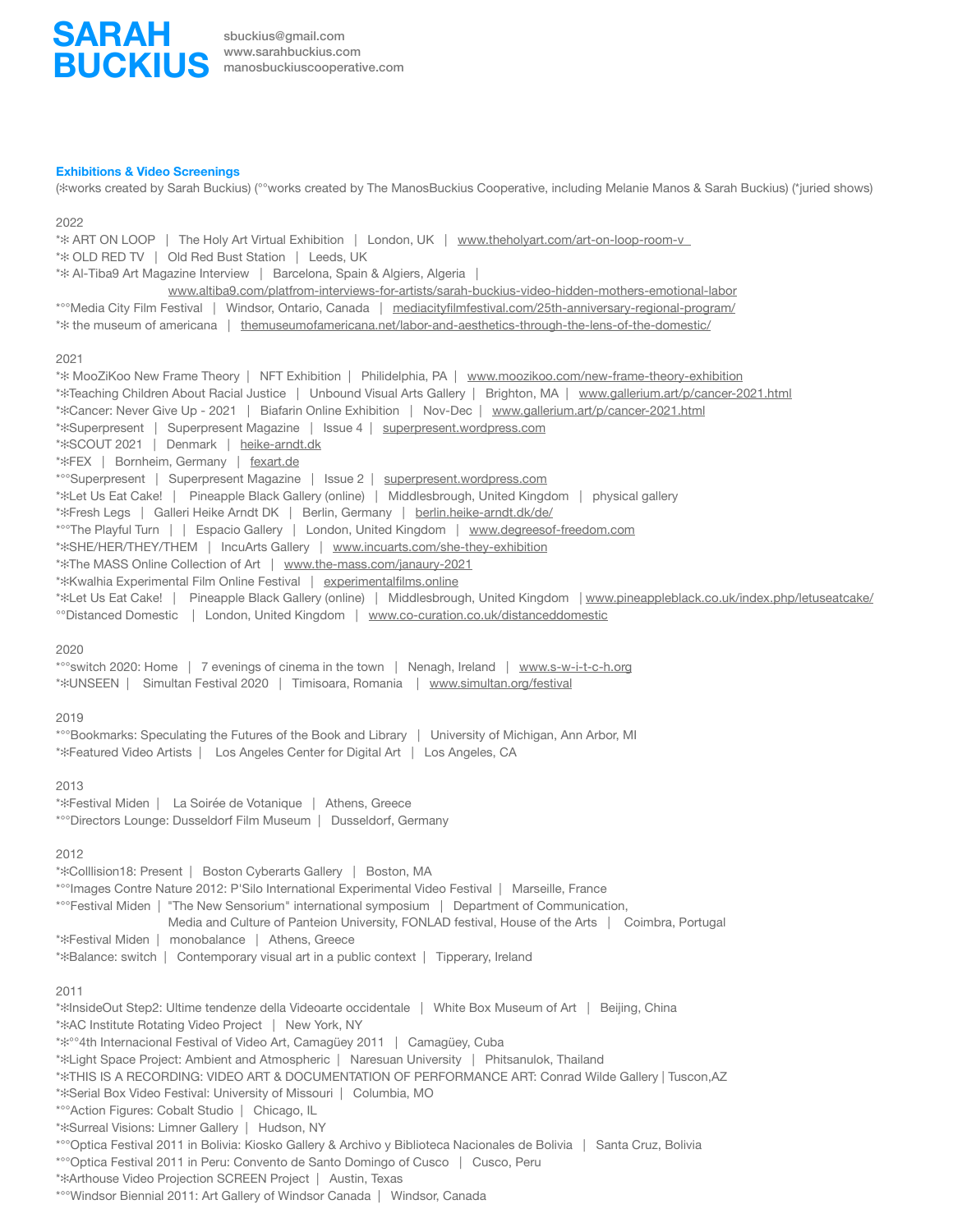\*✻VisualcontainerTV International Videoart WebTV (VideoArt Festival Miden Selection) | Kalamata & Athens, Greece \*✻VideoArt Festival Miden: Amfia Square in Historic Centre of Kalamata | Kalamata & Athens, Greece \*°°Art Video Exchange at Atopia | Oslo, Norway \*✻LACDA 2011 "Top 40" Juried Competition Artists Gallery: Los Angeles Center for Digital Art | Los Angeles , CA \*✻Mercurdo: biennale dell'assurde (International Absurdist Art Competition) | Castelvetro di Modena , Italy \*✻Down the Rabbit Hole (Contemporary Photography Exhibition): Hinterland Art Space | Denver, CO \*✻°°SITE Fest'11: Arts in Bushwick | Brooklyn, NY \*✻°°Receiver Fest: Time-based Media Festival at Redux Contemporary Art Center | Charleston, South Carolina °°Birmingham Bloomfield Art Center | Birmingham, Michigan \*✻Double Lives: Duple Trials at The Malt Cross Gallery | Nottingham, England 2010 \*✻Arte Video Roma Festival Final Tour: Galleria Gallerati | Rome, Italy \*✻°°The State of The Art: Accademia di Romania in Roma | Rome, Italy \*✻Expanded Architecture: The Intersection of Avant-Garde Film, Expanded Cinema, & Architecture | Sydney,Australia \*✻KLEX: Kuala Lumpur Experimental Film and Video Festival | Annexe Gallery | Kuala Lumpur, Malaysia \*✻SIMULTAN #6: Past Continuous, Future Perfect | Timisoara, Romania \*✻Visions in the Nunnery: Nunnery Gallery | London, UK \*°°Optica Festival 2010: Galeria Carla Magna | Paris, France \*°°Optica Festival 2010: Centro de Cultura Antiguo Instituto | Gijón-Asturias, Spain \*°°Optica Festival 2010: La Casa Encendida | Madrid, Spain \*✻Axion of Gesture: Eastern New Mexico University | Award: Best in Show | Runnels Gallery | Portales, New Mexico \*✻DA Fest 2010: The National Academy of Art in Sofia | Sofia, Bulgaria \*✻Fundada: Artists' Film Festival 2010 in Square Chapel | Halifax, UK \*✻EXiS 2010 International Film & Video Festival | Seoul, Korea ✻ArtPrize: Urban Institute of Contemporary Art | Grand Rapids, MI ✻The Gallery Project: "Faux Real" Exhibition | Ann Arbor, MI \*✻Visual Fringe Festival | Windsor, Canada \*°°✻Videoholica: Keep the Illusion Alive | Varna, Bulgaria \*°°Images Contre Nature 2010: P'Silo International Experimental Video Festival | Marseille, France \*✻Art Video Roma Festival: C.A.R.M.A Centro d'Arti e Ricerche Multimediali Applicate | Roma, Italy \*✻Action: Reaction--Animating Spaces and Minds: The Living Arts & Science Center | Lexington, Kentucky \*✻The Gallery Project: "Imaging The Future" Exhibition | Ann Arbor, MI \*✻Alternate Selves: Lexington Art League | Lexington, Kentucky \*°°Affinity Galleries: "Fractured Perspectives" Exhibition | West Hollywood, CA \*✻The Gallery Project: "Mind" Exhibition | Ann Arbor, MI \*°°Non-Narrative Video Work: Atopia | Oslow, Norway 2009 \*°°InSpace Gallery: Urban Institute for Contemporary Arts | Grand Rapids, MI \*°°Endurance: Daring Feats of Risk, Survival and Perserverance: Abington Art Center | Jenkintown, PA \*✻°°Windsor Biennial: Art Gallery of Windsor | Windsor, Canada \*✻OPPOSITIONS: Arts + Literature Laboratory | New Haven, CT ✻Musicbox Club: Live Musical Performance | Lisbon, Portugal \*°°Bits n Pieces: Live Box Gallery | Crystal Lake, IL \*°°Ou va la video?: fondazione per l'arte contemporanea | Padova, Italy 2008 \*°°Orebro International Videoart Festival: Bio Roxy, Orebro Konsthall, and Orebro Lans Museum | Orebro, Sweden \*✻°°Videominuto: Luigi Pecci Center for Contemporary Arts in Prato | Prato, Italy \*°°VAD International Video and Digital Arts Festival | Girona, Spain \*°°Monumental: Director's Lounge 2008 at Scala Theatre | Berlin, Germany \*°°LOOP: Voyeur International Video Collective | Melbourne, Australia \*✻Pixilerations [v.5] | Providence, RI \*°°Kendall College of Art & Design: "Primary" Exhibition | Grand Rapids, MI \*°°Los Angeles Center for Digital Art: DigitalArt.LA | Los Angeles, CA \*✻The Gallery Project: "Gender Agenda" Exhibition | Ann Arbor, MI \*✻The Gallery Project: "Painting 2008" Exhibition | Ann Arbor, MI \*✻The Gallery Project: "Temporal" Exhibition | Ann Arbor, MI 2007 \*°°FILE 2008: Electronic Language International Festival | Rio De Janeiro, Brazil \*°°FILE 2007: Electronic Language International Festival | Sao Paulo, Brazil \*°°d/Lux/MediaArts: The Post Cinema Experience | Australian Centre for Photography, The Chauvel Cinema, & Revelation Film Festival in Perth, Australia

- \*°°VideoArt Festival Miden | Kalamata & Athens, Greece
- \*°°OK Video: Jakarta Video Festival 2007 | National Gallery of Indonesia-Jakarta
- \*°°PerformIT 2007: Experimental Live Art Festival | Tuscon, Arizona, USA
- \*°°loop pool 2007 | Munich, Berlin, London, Basel, & Speyer, Germany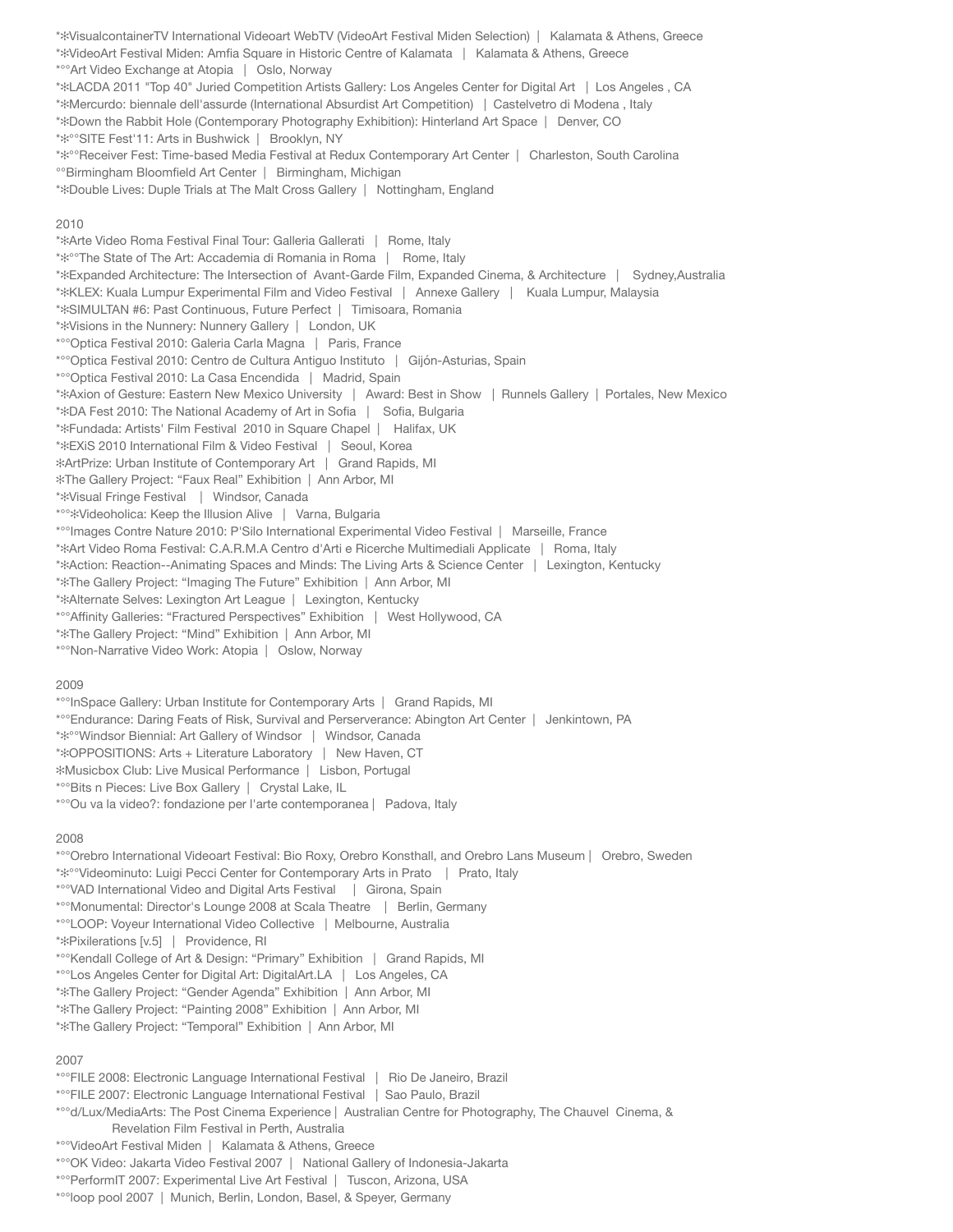\*°°Voyeur Video Festival: International Video Collective | Melbourne, Austrialia \*°°Venturous Vanguard Video Festival: Contemporary Modern Art Projects | Los Angeles, CA & Minneapolis, MN \*°°Pocket Utopia: "Instructions Site" Public Space Exhibition | New York, NY \*The Gallery Project: "Turning Points" Exhibition | Ann Arbor, MI \*✻Arts + Literature Laboratory (ALL): "Interleaving" Exhibition | New Haven, CT \*✻Cade Fine Arts Center Gallery: "Dislocations" Exhibition | Arnold, MD \*✻Work Gallery: "If OTHER, Please Explain…" Exhibition | Ann Arbor, MI \*✻°°Striking Mechanism: "1,2, or 3 seconds" DVD \*✻The Quiet Life: Online Photo Exhibition | The Quiet Life© design/photo/film website

## 2006

\*✻Contemporary Art Institute of Detroit (CAID): "Shelter" Exhibition | Detroit, MI ✻The Association of Women in Psychology Conference: Art Exhibition | Curator | Ypsilanti, MI

### **Live Performance & Video Installations**

\*°°Bookmarks: Speculating the Futures of the Book and Library | University of Michigan, Ann Arbor, MI 2019 Contemporary Art Institute of Detroit (CAID): Actual Size Biennial | Detroit, MI 2007 °°Museum of Contemporary Art Detroit (MOCAD) | Detroit, MI 2007 \*°°The Ohio State University: "Resurfacing: Technology Expanding the Horizon" | Columbus, OH 2007

# **Conference Panels & Artist Talks**

Kendal College of Art & Design | Visiting Artist Talk | Grand Rapids, MI 2008 Performance Studies International #13: Happening, Performance, Event | 2007 Annual Conference | Panelist | New York University, NY 2007

## **Publications & Catalogues**

(\*sole authorship) (\*\*artistic work was selected for publication) (\*\*\*artwork & text contributions)

\*\*Superpresent | Superpresent Magazine | Issue 4 | superpresent.wordpress.com | 2021

\*\*The MASS Online Collection of Art | www.the-mass.com/janaury-2021 | 2021

- \*\*Routledge Art, Design, & Visual Culture: New Titles and Key Backlist 2011 (brochure cover image) | photograph created for Reframing Photography textbook 2011
- \*\*Identities Now: Contemporary Portrait Photography | Contemporary photography book by Peter Hay Halpert Fine Art 2011 \*\*SHOTS Magazine: Issue 97 | Art publication forum for artists' voices 2007
- \*\*Daily Constitutional: "UNTITLED #4" Fourth Issue | Art publication forum for artists' voices 2007
- \*\*The Quiet Life: Camera Club Photo Book Volume 2 | Book by The Quiet Life, an apparel design firm 2007
- \*\*\*Redefining Photography | Associate Professor Rebekah Modrak, University of Michigan, School of A&D 2006

\*M.F.A. Interdisciplinary Written Thesis | University of Michigan 2006

## **Permanent Collections**

UMMA: University of Michigan Museum of Art | Gift of Ellen Wilt 2008

### **Education**

University of Michigan, Ann Arbor, MI | MFA 2006 University of Illinois Urbana-Champaign, Urbana, IL | BS Mechanical Engineering 2001 University of Illinois Urbana-Champaign, Urbana, IL | MFA Candidate Industrial Design 2001-2003

### **Teaching Experience**

Adjunct Lecturer, Augusta State University | Art Department Augusta, GA 2012 Assistant Professor, Michigan State University | School of Art & Art History East Lansing, MI 2010-2011 Lecturer, University of Michigan | School of Art & Design Ann Arbor, MI 2007-2010 Adjunct Lecturer, Eastern Michigan University | School of Art Ypsilanti, MI 2009-2010 Photography Instructor, Washtenaw Community College | Visual Arts Technology Ann Arbor, MI 2007-2010 Photography Workshop Instructor, University of Michigan | Lloyd Hall Scholars Program Ann Arbor, MI 2006-2008 Graduate Student Instructor, University of Michigan | School of Art & Design Ann Arbor, MI 2003-2006 Research Assistant for Photography Textbook | Rebekah Modrak, Associate Professor UofM, Ann Arbor, MI 2009

#### **Professional Experience**

Founder and Chief Creative Officer of Open Spaces, Open Minds, Santa Cruz, CA, 2021, www.be-the-epicenter.org/open-spaces-open-minds.html CAD Mechanical Engineering Modeler, CRANE Merchandising Systems, Williston, SC 2011-2012 Photographic & Graphic Imaging Customer Service Representative, Paragon Display Ann Arbor, MI 2006-2007 Industrial Design Intern, Whirlpool Corporation Benton Harbor, MI Summer 2003 Creativity Director for Start-Up Company, Inventables Champaign, IL Summer 2002 Mechanical Engineering Design Intern, Motorola Corporation Libertyville, IL Summer 2000 & Summer 2001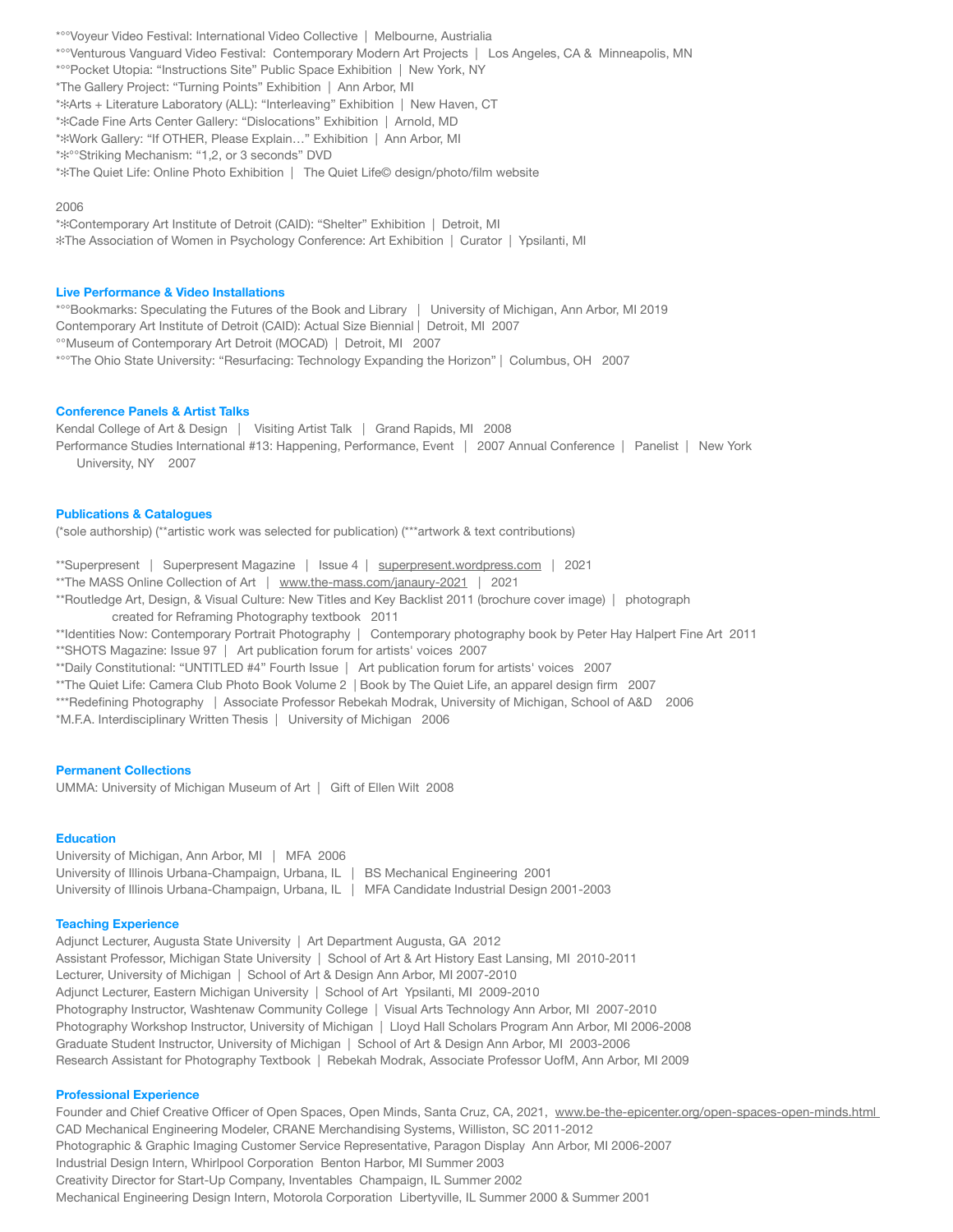#### **Volunteer Experience**

Alumni Board Member, Department of Mechanical Science and Engineering (MechSE), University of Illinois, Urbana-Champaign, 2021 School Programs Intern, The Santa Cruz Museum of Art & History (The MAH), 2013 Westlake Elementary School Volunteer in classrooms, K-2, 2021 Jury Panelist for Digital Art & Photography , 2011 Ann Arbor Art Fair Ann Arbor, MI Reviewer/Jury member, ReCUR: Red Cedar Undergraduate Research Journal (MSU) Lansing, MI 2011 Collaborator (Graphic Design & Photography Documentation), The Gallery Project Ann Arbor, MI 2008-2011

Art Mentor, University of Michigan Mentorship Program for High School Students Ann Arbor, MI 2005

## **Teaching Experience: Course Descriptions**

### **Adjunct Lecturer, Augusta State University | Art Department Augusta, GA Fall 2012**

HUMN 2002: World Humanities | This course was a team-taught, interdisciplinary course on art, music, literature, and philosophy. It explored Asian, African, and Western cultures from the seventeenth century to the present day by surveying selected "cultural monuments" (ideas, masterpieces, and/or creators) of artworks, music, and literature deemed significant for their influence on the evolution of Western and world cultures. I developed and conducted lectures and quizzes for the art section alongside faculty teaching the music and literature sections.

#### **Assistant Professor of Art, Michigan State University | School of Art & Art History East Lansing, MI 2010-2011**

Digital Photography I | This course introduced students to photographic history, contemporary and historical photographic theory, and black-and-white digital photographic techniques. Students learned digital still camera operation, digital photographic retouching using Adobe Photoshop and Adobe Camera Raw, RAW processing, digital asset management, and digital printing.

Color Photography | This course introduced students to photographic history, contemporary and historical photographic theory, and digital color photography techniques. Students learned digital photographic retouching, enhancement, and manipulation using Adobe Photoshop and Adobe Camera Raw, RAW processing, digital asset management, digital printing, digital photographic collage and compositing, advanced selections and sharpening, and stop-motion animation.

Senior Photography Workshop | This course introduced students to advanced color photography techniques and included the completion of individual senior thesis projects. Techniques introduced include integration of 3D imaging with photography, alternative processes, HDR photography, and integration of moving images and still images.

Digital Photography for Non-Majors | This course introduced non-majors to photographic history, contemporary and historical photographic theory, and blackand-white digital photographic techniques. Students learned digital still camera operation, digital photographic retouching using Adobe Photoshop and Adobe Camera Raw, RAW processing, digital asset management, and digital printing.

Independent Study & Senior Projects | I guided four junior and senior students on self-initiated projects in which they learned intermediate and advanced photography concepts and techniques.

#### **Lecturer, University of Michigan | School of Art & Design Ann Arbor, MI 2007-2010**

Concept, Form, & Context I: Human Being | This course facilitated idea generation, brainstorming, mock-up creation, and conceptual development of creative projects in all media. Using a medium of their choice for each assignment, students created projects in response to the general themes of 1) the human body, 2) the human mind, 3) communication between human beings, 4) the immediate and expansive spaces that human beings occupy, and 5) the identity of each student as a human being.

Techniques, Materials, & Processes III: Time | This course introduced students to time-based media theory and techniques. Students learned digital video camera operation, digital video and sound capture and editing using Final Cut Pro, stop-motion animation, digital animation using Flash, and performance art.

The Human Body as Armature | In this course, students created works that focused on the structure and function of the human body and its relationship to space and human identity. Projects included wearables, small spaces/dwellings, sculptural appendages, drawings, performances, videos, and/or photographs.

Performance for the Camera | In this course, students created performances to be captured by still images, moving images, and sound.

Digital Studio I | This course introduced students to various digital media, including 2D design and illustration using Adobe Photoshop & Illustrator, 3D design using Google Sketchup, interactive animation using Flash, and website design using Flash & Dreamweaver.

## **Adjunct Lecturer, Eastern Michigan University | School of Art Ypsilanti, MI 2009-2010**

Computer Imaging | This course introduced students to computer-generated imaging techniques and theory, including digital collage using Adobe Photoshop, digital illustration using Adobe Illustrator, stop-motion animation using digital photography and Final Cut Express, interactive digital animation using Flash, and website design using Flash.

Intermediate Photography II | In this course, students learned intermediate digital photography techniques, theory, and history. Students learned digital photographic retouching, enhancement, and manipulation using Adobe Photoshop and Adobe Camera Raw, RAW processing, digital asset management, digital printing, digital photographic collage and compositing, and advanced selections and sharpening.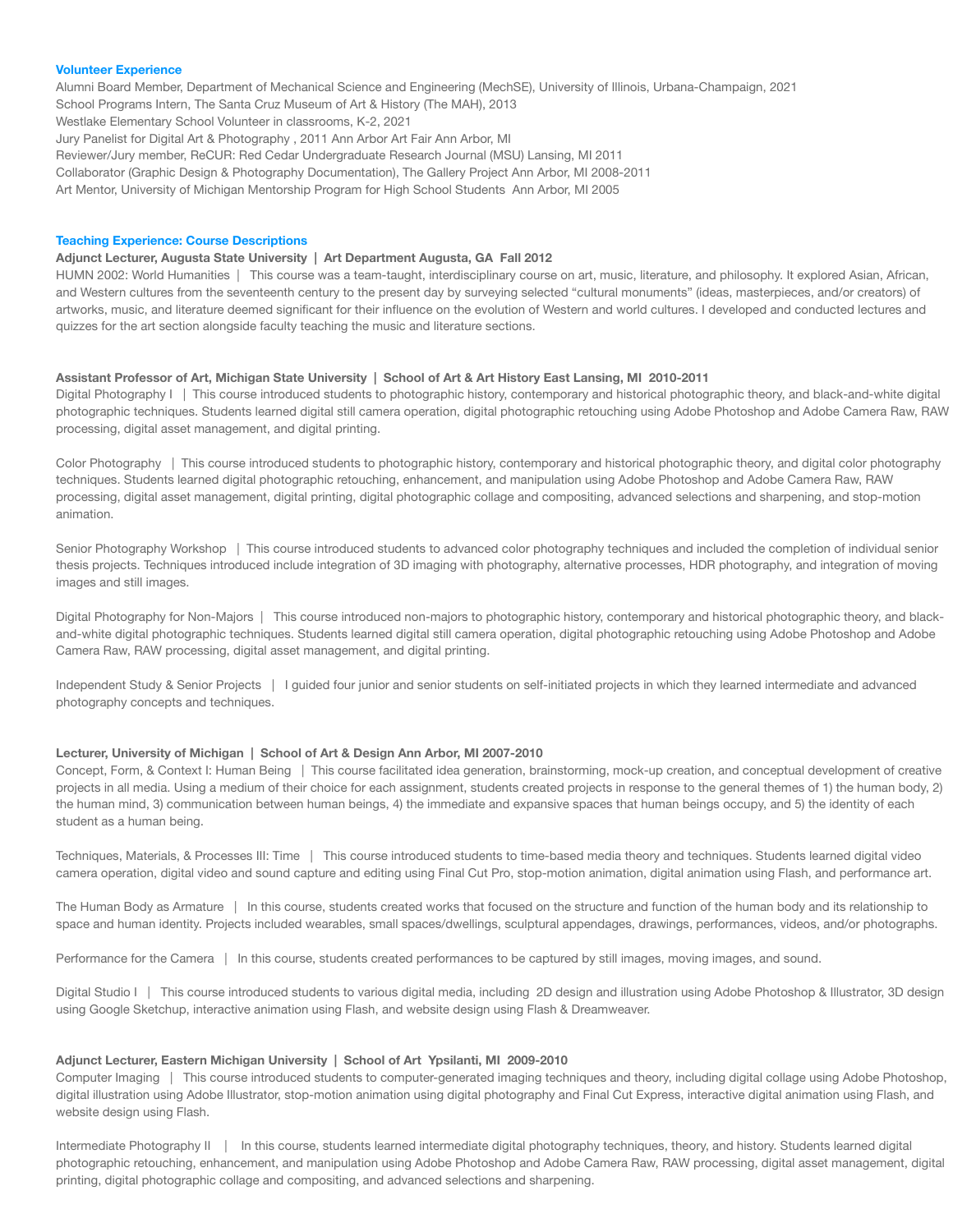# **Photography Instructor, Washtenaw Community College | Visual Arts Technology Ann Arbor, MI 2007-2010**

Digital Photography II | In this course, students learned advanced color digital photography techniques, including digital photographic retouching, enhancement, and manipulation using Adobe Photoshop and Adobe Camera Raw, RAW processing, digital asset management, digital printing, digital photographic collage and compositing, advanced selections and sharpening, HDR (High Dynamic Range) photography using Photomatix, and digital panoramic imaging.

Darkroom Photography I | This course introduced students to 35 mm camera operation and techniques, black-and-white photographic darkroom developing and printing, and photographic composition and theory.

Digital Photography I | This course introduced students to digital photography techniques, including digital photographic retouching, enhancement, and manipulation using Adobe Photoshop, Lightroom, and Adobe Camera Raw, RAW processing, digital asset management, digital printing, digital photographic collage and compositing, advanced selections and sharpening, and flatbed and film negative scanning.

### **Research Assistant for Photography Textbook | Rebekah Modrak, Associate Professor UofM, Ann Arbor, MI 2009**

As a research assistant for Rebekah Modrak, I conducted research on current digital photographic technologies and methodologies for her textbook *Reframing Contemporary Photography (www.reframingphotography.com)*. I completed written and digital imaging demonstrations of various contemporary photography techniques.

## **Photography Workshop Instructor, University of Michigan | Lloyd Hall Scholars Program Ann Arbor, MI 2006-2008**

I was responsible for overseeing the usage and maintenance of the darkroom, leading the photography club, instructing students on darkroom photography, and leading a workshop on the creation of photographic essays.

## **Graduate Student Instructor, University of Michigan | School of Art & Design Ann Arbor, MI 2003-2006**

Integrative Project: Undergraduate Senior Studio | This two-semester course synthesized students' academic and studio work through their creation of an individual thesis project in a medium of their choice.

Techniques, Materials, & Processes: Photography | This course introduced students to pinhole photography, photograms, black-and-white darkroom developing and printing, digital photography, and photographic transfer techniques.

Art & Design Perspectives: The Individual, Art & Design Perspectives: Society, Art & Design Perspectives: Technology & the Environment, Art & Design Perspectives: Philosophy | I led discussion sections for each of these four courses which integrate art and design issues, ideas, and history.

# **Student Awards & Publications | Kim Berens (MSU) & Vince Roberts (U of M), 2011**

Vince Roberts | Sweet+Station online art blog publication | Project completed in Human Body as Armature at The University of Michigan, Spring 2009 | Published 2011

Kim Berens | Adobe Design Achievement Award Semifinalist | Project started in Peter Glendinning's class at Michigan State University and continued in my Fall 2010 Color Photography class

Kim Berens | Photo Imaging Education Association: Gold ADDY Award | Project started in Peter Glendinning's class at Michigan State University and continued in my Fall 2010 Color Photography class

#### **Professional Experience**

# **Co-Founder and Chief Creative Officer of Open Spaces, Open Minds, Santa Cruz, CA, 2021**

I co-founded this company to inspire children to explore nature with true curiosity and joy. I created videos that seek to ask open-ended questions rooted in nature that do not have a 'right' answer but that children explore through experiences and process-based making projects. I created videos that guide children through careful observation, exploration of themselves and the world, and by discovering new perspectives through the process of art-making and selfexpression.

### **Recreation Leader, City of Scotts Valley, Scotts Valley, CA March 2013-August 2013**

I was responsible for supervising and leading children (grades K-5) in active and inactive learning and play activities, including arts and crafts, games, reading, and homework.

#### **CAD Mechanical Engineering Modeler (Contract Position), CRANE Merchandising Systems, Williston, SC 2011-2012**

I created CAD (computer aided design) 3D models and engineering drawings for mechanical parts in vending machines using the 3D-modeling program Solidworks.

# **Photographic & Graphic Imaging Customer Service Representative, Paragon Display Ann Arbor, MI 2006-2007**

I assisted customers at the point-of-purchase in ordering and buying photographs and printed displays. I set up digital images for printing, helped customers select from different printing options, operated a cash register, completed orders for customers, answered questions, and addressed concerns.